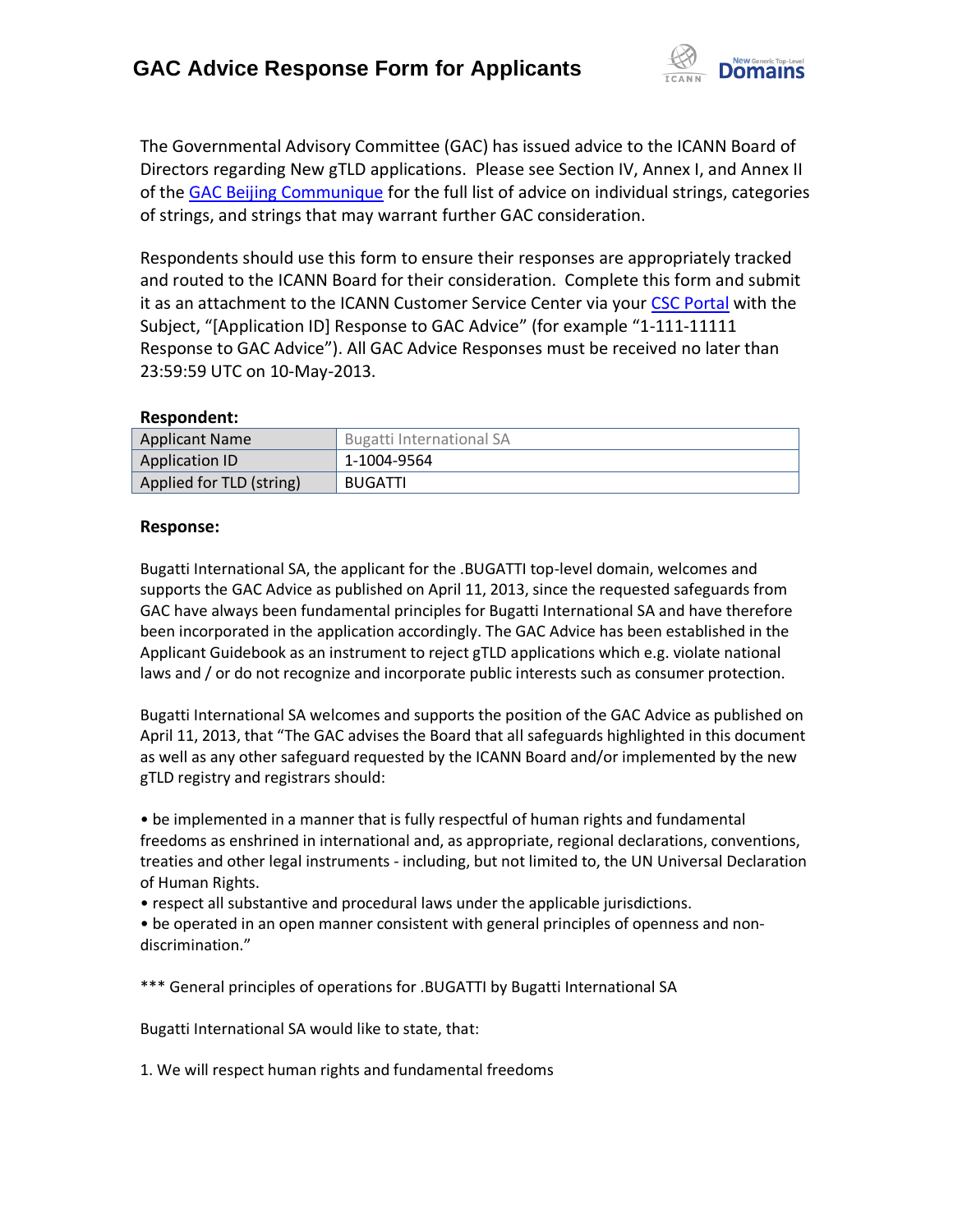## **GAC Advice Response Form for Applicants**



We fully support human rights and fundamental freedoms of mankind, this includes but is not limited to the UN declaration of rights . In this respect we would like to emphasize two principles of the UN declaration of rights:

- Everyone is entitled to all the rights and freedoms set forth in this Declaration, without distinction of any kind.

- Article 19: Everyone has the right to freedom of opinion and expression; this right includes freedom to hold opinions without interference and to seek, receive and impart information and ideas through any media and regardless of frontiers.

2. We will respect national laws

We require our registrars and registrants to comply with all applicable laws, including those that relate to privacy, data collection, consumer protection (including in relation to misleading and deceptive conduct), disclosure of data, and financial disclosures.

3. We will operate the TLD in an open manner consistent with general principles of openness and non‐discrimination

The fundamental goals of the Introduction of New gTLDs are:

- The new gTLD program will create a means for prospective registry operators to apply for new gTLDs, and create new options for consumers in the market.

- To foster diversity, encourage competition, and enhance the utility of the DNS.

- ICANN expects a diverse set of applications for new gTLDs, including IDNs, creating significant potential for new uses and benefit to Internet users across the globe.

We fully support these goals with the underlying principles of openness and non-discrimination and which will lead to greater choice and diversity for consumers based on competition among registries.

\*\*\* Detailed commitments by Bugatti International SA for .BUGATTI based on General Safeguards

Bugatti International SA will implement as already stated in the application the following safeguards in a manner that (i) is fully respectful of human rights and fundamental freedoms as enshrined in international and, as appropriate, regional declarations, conventions, treaties and other legal instruments – including, but not limited to, the UN Universal Declaration of Human Rights, (ii) respects all substantive and procedural laws under the applicable jurisdictions, and (iii) the gTLD be operated in an open manner consistent with general principles of openness and non‐discrimination. The safeguards will be subject to contractual oversight.

The Safeguards are in detail:

1. WHOIS verification and checks - Bugatti International SA will conduct checks on a statistically significant basis to identify registrations in its gTLD with deliberately false, inaccurate or incomplete WHOIS data at least twice a year. Registry operators will weigh the sample towards registrars with the highest percentages of deliberately false, inaccurate or incomplete records in the previous checks. Bugatti International SA will notify the relevant registrar of any inaccurate